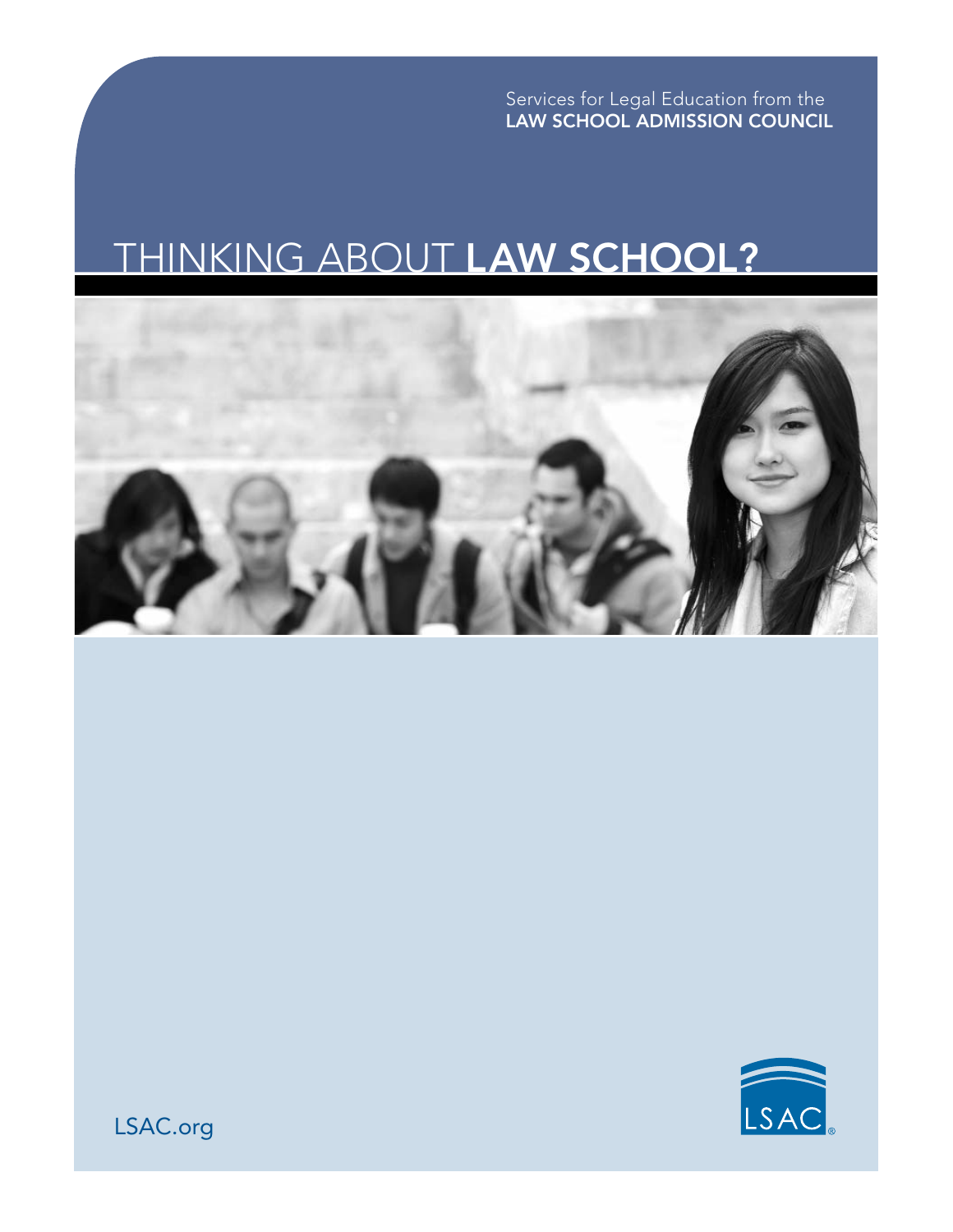## LEARN ABOUT AND APPLY TO LAW SCHOOL

| Frequently Asked Questions 1      |  |
|-----------------------------------|--|
| Member Law Schools (USA) 4        |  |
| Member Law Schools (Canada) 10    |  |
| Member Law Schools (Australia) 10 |  |
| Recommended Test Prep 11          |  |

This booklet describes services provided by the Law School Admission Council to ease the law school admission process. Find everything you'll need to learn about legal education, careers in law, and applying to law school a[t LSAC.org.](www.LSAC.org)

## CONTACT LSAC

Law School Admission Council 662 Penn Street Newtown PA 18940 215.968.1001 [LSACinfo@LSAC.org](mailto:LSACinfo@LSAC.org) [LSAC.org](www.LSAC.org)

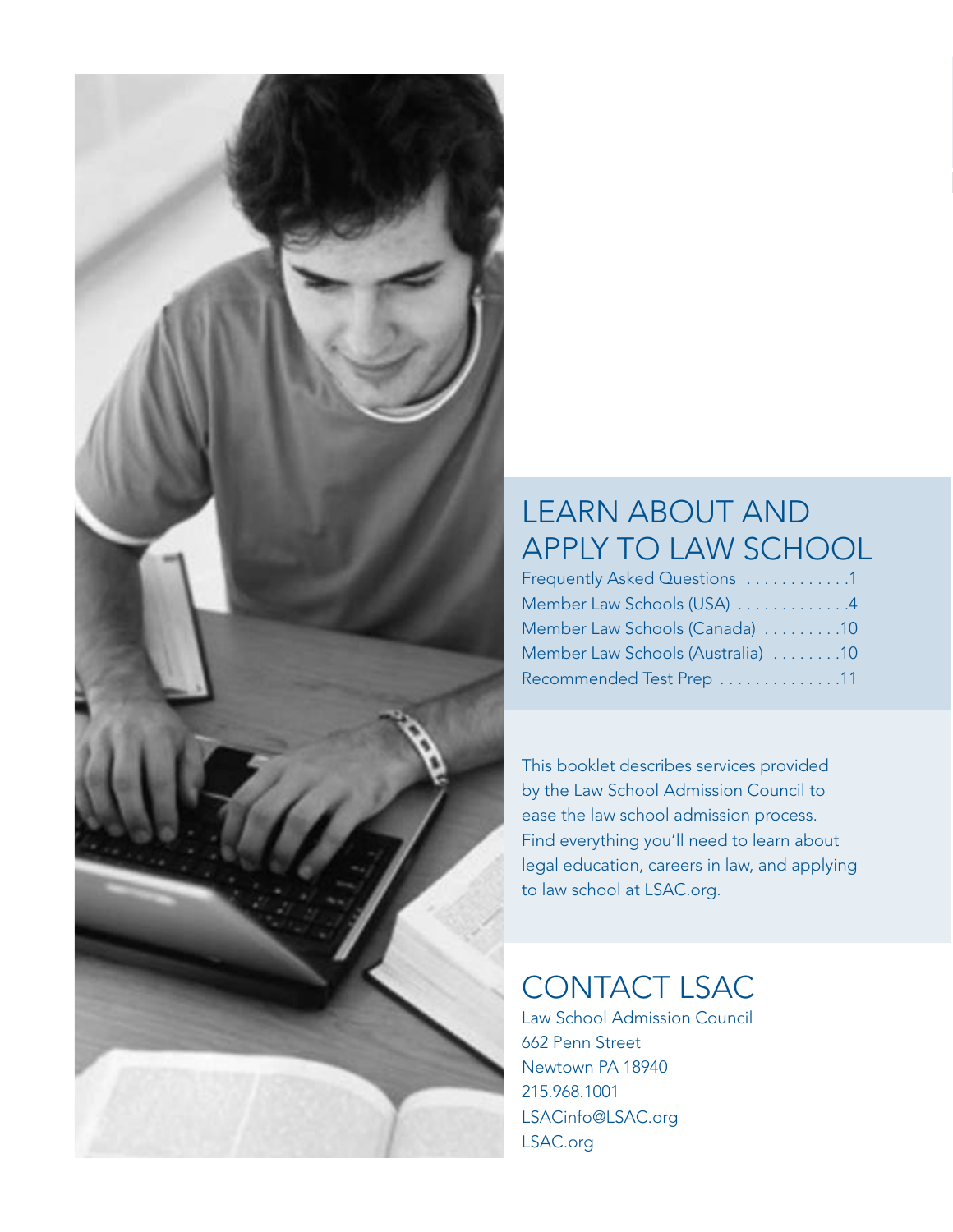## FREQUENTLY ASKED **QUESTIONS**

**Considering law school? We've compiled commonly asked questions about law school** and the admission process to help make your decision easier.

#### **What is the Law School Admission Council?**

The Law School Admission Council, Inc. (LSAC) is a versatile higher education services organization whose members are more than 200 law schools in the United States, Canada, and Australia. Founded in 1947, the organization provides unique, state-of-the-art admission products and services that ease the admission process for law schools and applicants.

All law schools approved by the American Bar Association (ABA) are LSAC members. Fifteen Canadian law schools recognized by a provincial or territorial law society or government agency and one Australian law school also are included in the voting membership of the Council.

The services provided by LSAC include the Law School Admission Test (LSAT); the Credential Assembly Service (CAS), including the Letter of Recommendation Service, the Evaluation Service, and electronic applications; the Candidate Referral Service (CRS); and various test preparation publications and law school guides.

LSAC does not engage in assessing an applicant's chances for admission to any law school; all admission decisions are made by individual law schools.

#### **What is the LSAT?**

The Law School Admission Test (LSAT) is a half-day, standardized test administered four times each year at designated testing centers throughout the world. The test is an integral part of the law school admission process in the United States, Canada, and a growing number of other countries.

The LSAT is designed to measure skills considered essential for success in law school: the reading and comprehension of complex texts with accuracy and insight; the organization and management of information and the ability to draw reasonable inferences from it; the ability to think critically; and the analysis and evaluation of the reasoning and arguments of others.

The test consists of five 35-minute sections of multiple-choice questions. Four of the five sections contribute to the test taker's score. These sections include one Reading Comprehension section, one Analytical Reasoning section, and two Logical Reasoning sections. The unscored section, commonly referred to as the variable section, typically is used to pretest new test questions or to preequate new test forms. The placement of this variable section in the LSAT will vary for each administration of the test.

The LSAT is scored on a scale of 120 to 180, with 180 being the highest possible score. A 35-minute writing sample is administered at the end of the test. LSAC does not score the writing sample, but copies are sent to all law schools to which a candidate applies.

#### **What is the Credential Assembly Service (CAS)?**

The Credential Assembly Service (CAS) is a web-accessible clearinghouse for collecting and transmitting undergraduate transcripts, letters of recommendation, evaluations, and law school applications. Nearly all ABA-approved law schools (and some non-ABA-approved law schools) in the United States require applicants to register for this service.

LSAC provides law schools with a report containing standardized summaries of academic work, copies of college transcripts, letters of recommendation, evaluations, LSAT scores, and writing samples for each applicant. Rather than collect and provide transcripts, letters of recommendation, LSAT scores, and the like to several law schools, applicants provide all of the information required by each school to LSAC, and the Credential Assembly Service takes care of the rest.

#### **How can the Candidate Referral Service help me?**

The Candidate Referral Service (CRS) can help the right law school to find you. Through CRS, a law school can search for potential applicants on the basis of certain desired characteristics; for example, GPA, age, citizenship, race or ethnicity, interest in a specific program, geographic background, and LSAT score. By registering for CRS, applicants may be recruited by law schools that they may not have considered previously. This service is free at LSAC.org.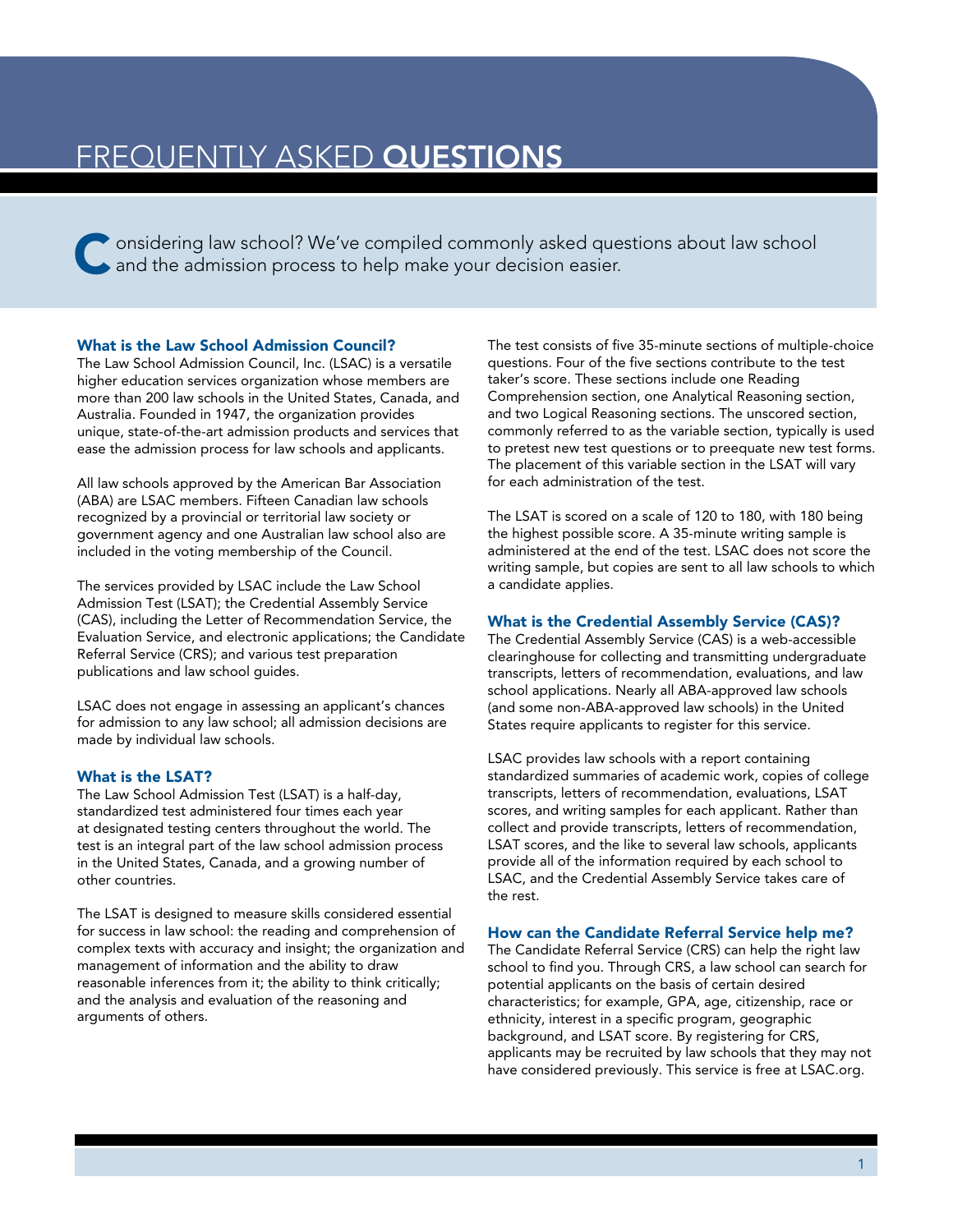#### **Why law school?**

Consider this. To become a lawyer is to take part in shaping the life of a nation and its people. Lawyers are central figures in the life of a democratic country.

About 74 percent of American lawyers are in private practice, most in small, one-person offices, and some in large firms. Roughly 8 percent of lawyers work for government agencies. About 9 percent work for private industries and associations as salaried lawyers or even as managers. About 1 percent work for legal aid or as public defenders, 1 percent work in legal education, and 1 percent in the judiciary. (About 5 percent are retired or inactive.) Law school provides a good, solid background for many professions. In fact, many teachers, business people, and writers working today obtained a legal education before pursuing their careers.

#### **What does a legal education cover?**

Although you may choose from several different paths to a good legal education, whether the law school you choose is public or private, large or small, faith-based or independent, or affiliated with a university, you'll find that the basic curriculum focuses on certain skills required of all lawyers.

A legal education is designed to develop your analytical, creative, and logical reasoning abilities. Going to law school will also strengthen your reading and debating skills.

Lawyers must know how to analyze legal issues in light of the constantly changing state of the law and public policy. They must be able to advocate the views of individuals and diverse interest groups within the context of the legal system. They must be able to synthesize material that relates to multifaceted issues. They must give intelligent counsel on the law's requirements. Moreover, lawyers must write and speak clearly and be able to persuade and negotiate effectively.

#### **Is there a standard law school curriculum?**

Not exactly. But in nearly every state, a Juris Doctor degree from an ABA-approved law school is required for admission to the bar. Each ABA-approved law school provides basic training in American law sufficient to qualify its graduates to take the bar examination in all states.

Most law schools require three years of full-time attendance, or four years of part-time study if a part-time program is offered. Although law schools differ in the emphasis they give to certain subjects and in the degree to which they provide opportunities for independent study and clinical experience, nearly all law schools have certain basic similarities. Most law schools rely on the "case method" approach to teaching. First-year curricula usually include

courses in civil procedure, constitutional law, contracts, criminal law and criminal procedure, legal method, legal writing and research, property law, and torts.

Most law schools share a common approach to the task of training lawyers. Many emphasize particular teaching methods, placing students in legal internships for academic credit, or using the government or legal resources of a surrounding community. A number of schools have developed specialized programs of instruction combining law with other disciplines such as business, public administration, international relations, science, and technology.

#### **How do I prepare for law school?**

Law schools want students who can think critically and write well, and who have some understanding of the forces that have shaped the human experience.

Among the abilities named by the ABA as important preparation for law school are analytic/problem-solving skills, critical reading abilities, oral communication and listening abilities, research skills, organization and management skills, and the values of serving faithfully the interests of others while promoting justice. No particular undergraduate education is recommended; students are admitted to law school from almost every academic discipline. If you are an undergraduate, a prelaw advisor at your school can help you plan a course of study that will help you achieve your goal.

#### **Who is applying to law school?**

For fall 2010, about 25 percent of all law school applicants were 22 years old or younger; about 38 percent were 23 to 25; and about 20 percent were between ages 26 and 29. Applicants who were 30 to 34 years old made up about 9 percent of the applicant pool, while 9 percent were over 34 years old.

A growing number of women began to apply to America's law schools beginning in the early 1970s, when only 10 percent of all law students were women. Currently, nearly one-half of all applicants are women.

In the fall of 2010, LSAC changed how race/ethnicity information is collected among applicants. Applicants had the opportunity to select one or more of the following race/ethnicity categories: Aboriginal/TSI Australian, American Indian/Alaska Native, Asian, Black/African American, Canadian Aboriginal, Caucasian/White, Hispanic/Latino, Native Hawaiian/Other Pacific Islander, and Puerto Rican. For fall 2010, there were over 87,900 applicants, of which nearly one-third indicated at least one race/ethnicity other than Caucasian/White. Due to the addition of new categories and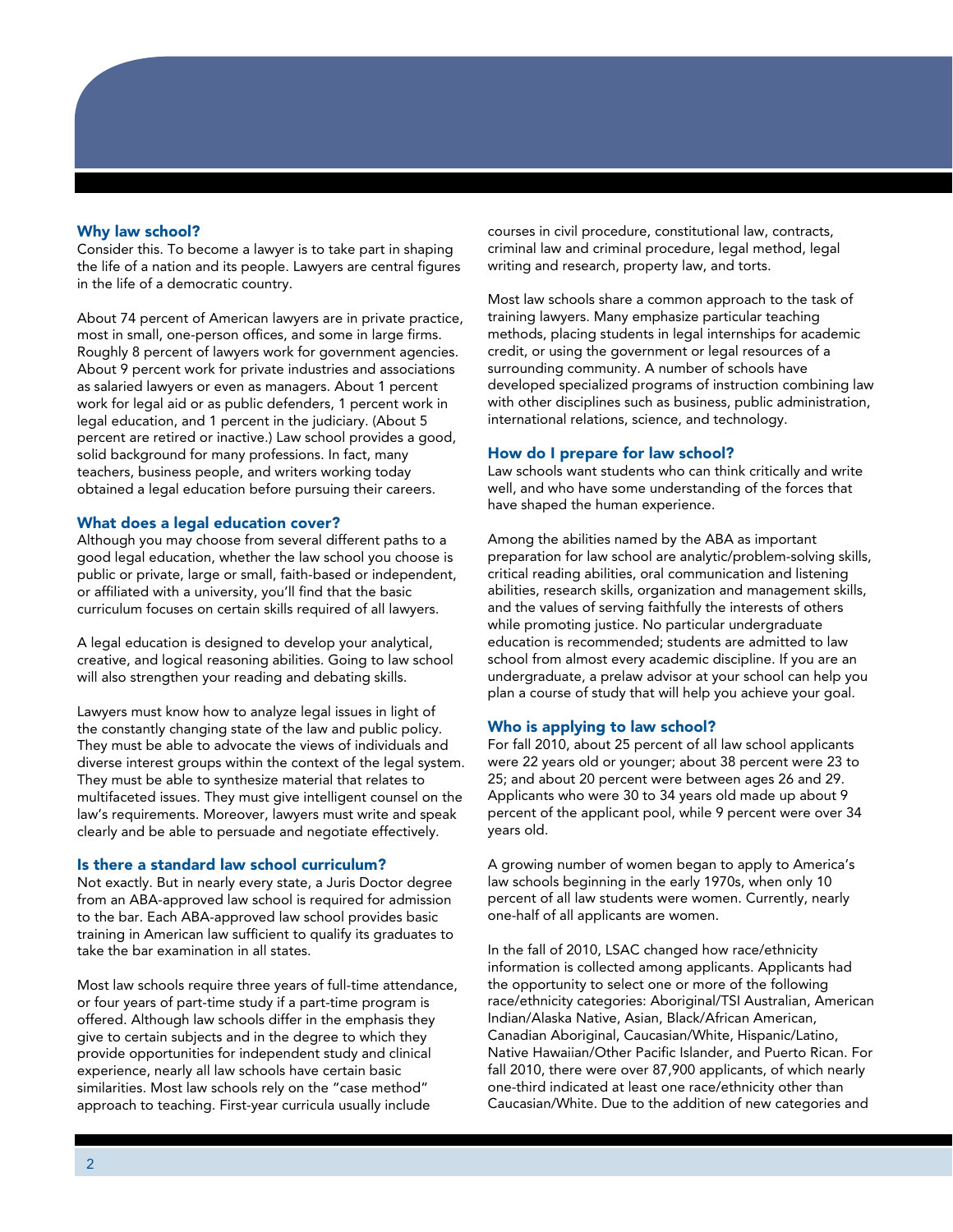the possibility of selecting more than one race/ethnicity, the number of fall 2010 minority applicants is not directly comparable to data from previous years. Prior to fall 2010, the proportion of all applicants who identified themselves as being from a specific minority group had been relatively stable between 27 percent to 30 percent of the total applicant pool.

#### **How do I choose a law school?**

You should begin the process of choosing a law school with an honest appraisal of your strengths and preferences. You should consider the size, composition, and background of the student body; the location, size, and nature of the surrounding community; the particular strengths or interests of the faculty; the degree to which clinical experience or classroom learning is emphasized; the nature of any special programs offered; the number and type of student organizations; the range of library holdings; and whether a school is public or private. You may wish to consider a school with a strong minority recruitment, retention, and mentoring program, or one with an active student organization for students of your particular ethnic background or special interest.

At any rate, you should actually select more than one law school where you think you could succeed. Last year, about half of all applicants applied to five or fewer schools.

**How can I find out more about law schools?** Look widely and inquire thoroughly. Gather and study information on law schools. Select the law schools to which you will apply only after reviewing the admission material available from each law school on your list of possibilities.

Contact law schools through their websites or request their bulletins, catalogs, or other materials that include complete and current information. A complete list of all LSAC-member schools in the US, Canada, and Australia is included on the following pages. For online links to the law schools, visit LSAC's website at LSAC.org.

Consult your college prelaw advisor. Undergraduate institutions with prelaw advisors or career counselors encourage students and alumni to contact them for assistance—even if you have been out of school for a number of years.

Visit law schools. You can learn a great deal by talking with students and faculty members, and by visiting classes. Talk to alumni of the schools, preferably a recent graduate or one who is active in alumni affairs.

Attend a free Law School Forum. Law School Forums are excellent opportunities to talk with law school representatives from around the country in one central urban location. Go to [LSAC.org f](http://www.LSAC.org)or dates and locations.

Go t[o LSAC.org](http://www.LSAC.org) and access the searchable database of all ABA-approved law schools.

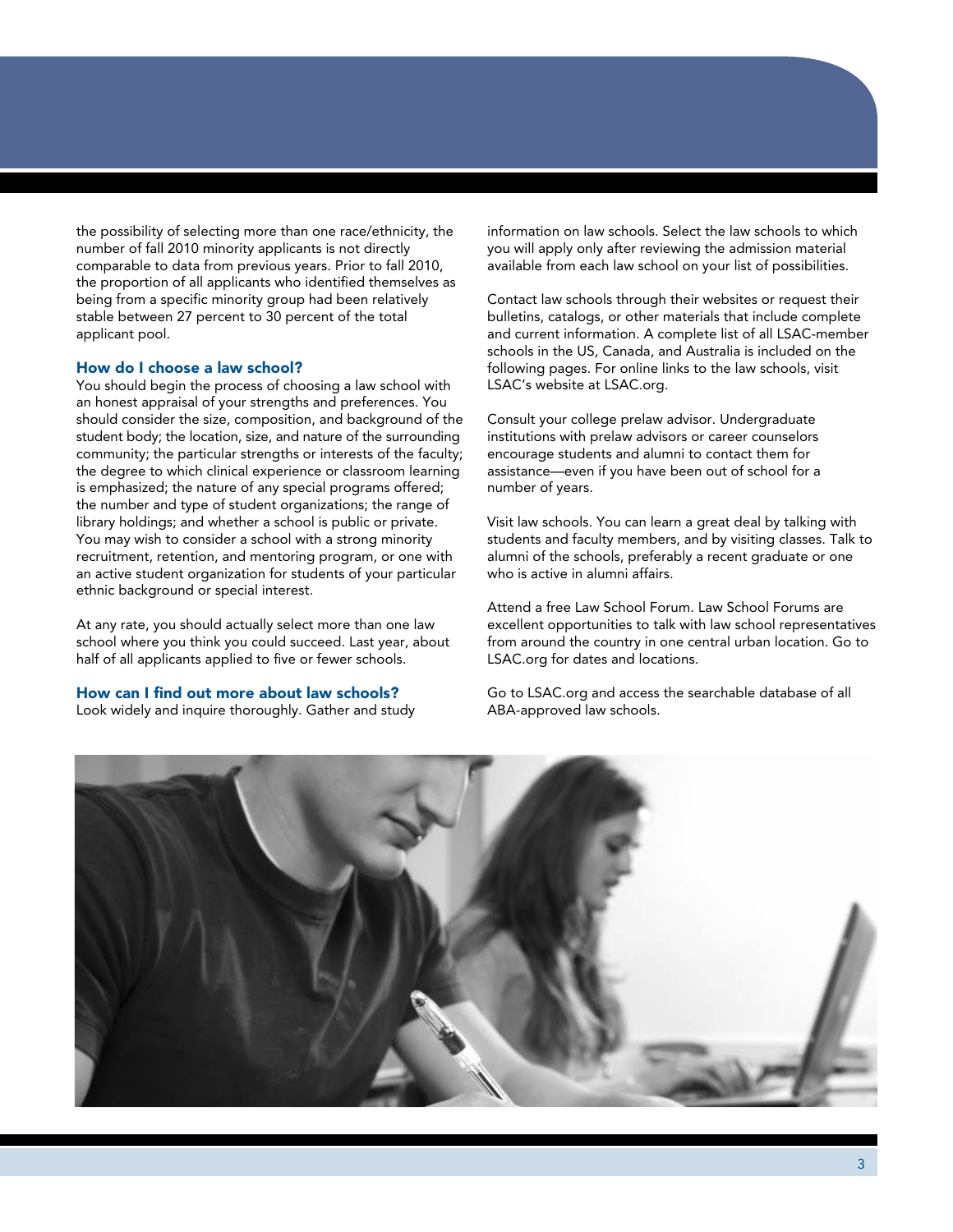## MEMBER LAW SCHOOLS (USA)

#### **ALABAMA**

The University of Alabama School of Law Tuscaloosa, AL <www.law.ua.edu>

Faulkner University Thomas Goode Jones School of Law Montgomery, AL <www.faulkner.edu/law>

Samford University Cumberland School of Law Birmingham, AL <www.cumberland.samford.edu>

#### **ARIZONA**

The University of Arizona James E. Rogers College of Law Tucson, AZ <www.law.arizona.edu>

Arizona State University Sandra Day O'Connor College of Law Tempe, AZ <www.law.asu.edu>

Phoenix School of Law Phoenix, AZ <www.phoenixlaw.edu>

#### **ARKANSAS**

University of Arkansas School of Law Fayetteville, AR <http://law.uark.edu>

University of Arkansas at Little Rock William H. Bowen School of Law Little Rock, AR <www.law.ualr.edu>

#### **CALIFORNIA**

University of California Berkeley, School of Law Berkeley, CA <www.law.berkeley.edu>

University of California Davis School of Law (King Hall) Davis, CA <www.law.ucdavis.edu>

University of California Hastings College of the Law San Francisco, CA <www.uchastings.edu>

University of California at Los Angeles (UCLA) School of Law Los Angeles, CA <www.law.ucla.edu>

California Western School of Law San Diego, CA <www.californiawestern.edu>

Chapman University School of Law Orange, CA <www.chapman.edu/law>

Golden Gate University School of Law San Francisco, CA <www.ggu.edu/law>

University of La Verne College of Law Ontario, CA <http://law.laverne.edu>

Loyola Law School Loyola Marymount University Los Angeles, CA <www.lls.edu>

University of the Pacific McGeorge School of Law Sacramento, CA <www.mcgeorge.edu>

Pepperdine University School of Law Malibu, CA <http://law.pepperdine.edu>

University of San Diego School of Law San Diego, CA <www.law.sandiego.edu>

University of San Francisco School of Law San Francisco, CA <www.law.usfca.edu>

Santa Clara University School of Law Santa Clara, CA <http://law.scu.edu>

University of Southern California Gould School of Law Los Angeles, CA <www.law.usc.edu>

Southwestern Law School Los Angeles, CA <www.swlaw.edu>

Stanford University Law School Stanford, CA <www.law.stanford.edu>

Thomas Jefferson School of Law San Diego, CA <www.tjsl.edu>

Western State University College of Law Fullerton, CA <www.wsulaw.edu>

Whittier Law School Costa Mesa, CA <www.law.whittier.edu>

#### **COLORADO**

University of Colorado Law School Boulder, CO <www.colorado.edu/law>

University of Denver Sturm College of Law Denver, CO <www.law.du.edu>

#### **CONNECTICUT**

University of Connecticut School of Law Hartford, CT <www.law.uconn.edu>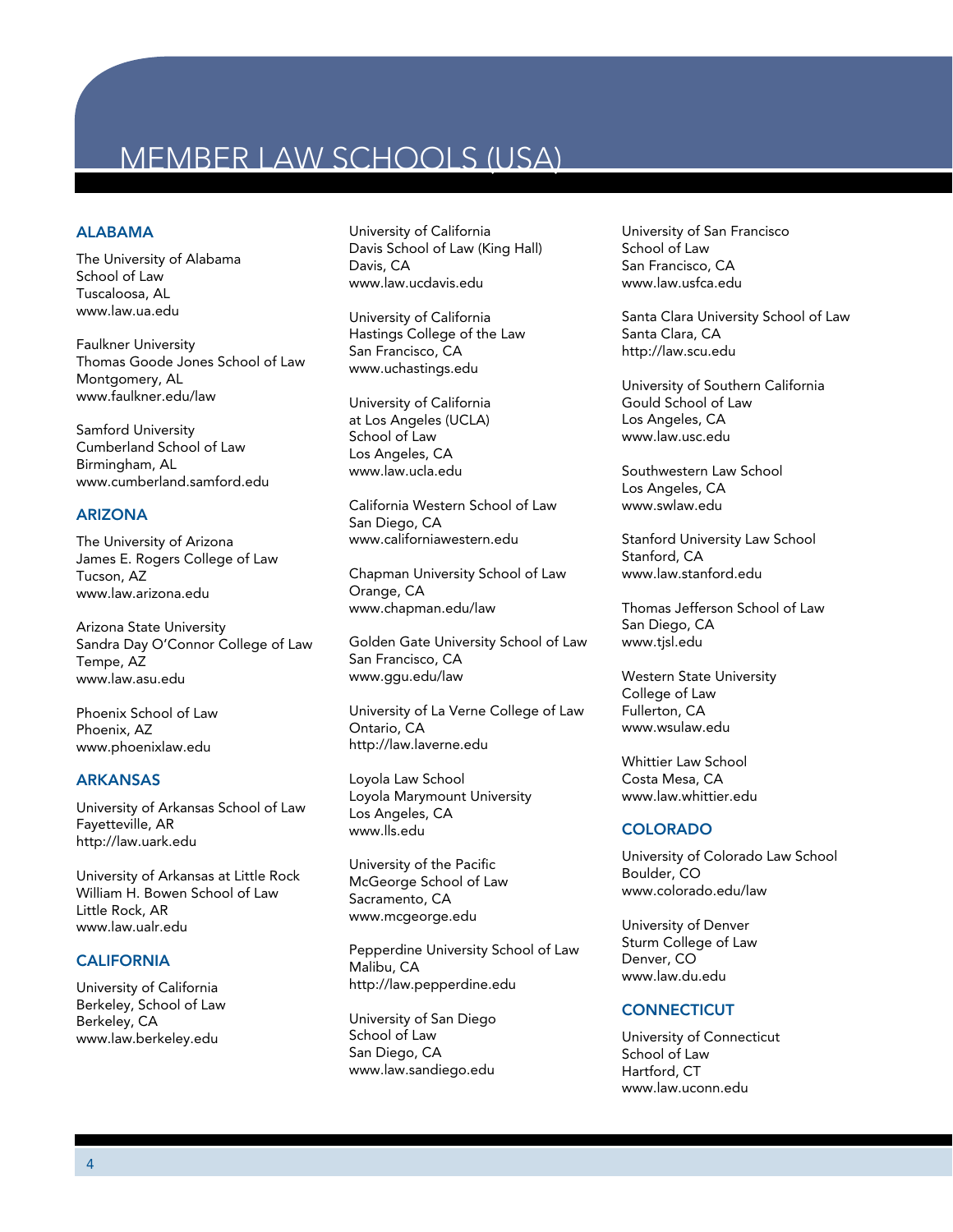Quinnipiac University School of Law Hamden, CT <http://law.quinnipiac.edu>

Yale Law School New Haven, CT <www.law.yale.edu>

#### **DELAWARE**

Widener University School of Law Wilmington, DE <http://law.widener.edu>

#### **DISTRICT OF COLUMBIA**

American University Washington College of Law Washington, DC <www.wcl.american.edu>

The Catholic University of America Columbus School of Law Washington, DC <www.law.edu>

University of the District of Columbia David A. Clarke School of Law Washington, DC <www.law.udc.edu>

The George Washington University Law School Washington, DC <www.law.gwu.edu>

Georgetown University Law Center Washington, DC <www.law.georgetown.edu>

Howard University School of Law Washington, DC <www.law.howard.edu>

#### **FLORIDA**

Ave Maria School of Law Naples, FL <www.avemarialaw.edu>

Barry University Dwayne O. Andreas School of Law Orlando, FL <www.barry.edu/law>

Florida A&M University College of Law Orlando, FL <www.law.famu.edu>

Florida Coastal School of Law Jacksonville, FL <www.fcsl.edu>

University of Florida Fredric G. Levin College of Law Gainesville, FL <www.law.ufl.edu>

Florida International University College of Law Miami, FL <http://law.fiu.edu/>

The Florida State University College of Law Tallahassee, FL <www.law.fsu.edu>

University of Miami School of Law Coral Gables, FL <www.law.miami.edu>

Nova Southeastern University Shepard Broad Law Center Fort Lauderdale, FL <www.nsulaw.nova.edu>

St. Thomas University School of Law Miami Gardens, FL <www.stu.edu/lawschool>

Stetson University College of Law Gulfport, FL <www.law.stetson.edu>

#### **GEORGIA**

Atlanta's John Marshall Law School Atlanta, GA <www.johnmarshall.edu>

Emory University School of Law Atlanta, GA <www.law.emory.edu>

University of Georgia School of Law Athens, GA <www.law.uga.edu>

Georgia State University College of Law Atlanta, GA <http://law.gsu.edu>

Mercer University Walter F. George School of Law Macon, GA <www.law.mercer.edu>

#### **HAWAII**

University of Hawai'i at Manoa William S. Richardson School of Law Honolulu, HI <www.law.hawaii.edu>

#### **IDAHO**

University of Idaho College of Law Moscow, ID <www.law.uidaho.edu>

#### **ILLINOIS**

The University of Chicago Law School Chicago, IL <www.law.uchicago.edu>

Chicago-Kent College of Law Illinois Institute of Technology Chicago, IL <www.kentlaw.edu>

DePaul University College of Law Chicago, IL <www.law.depaul.edu>

University of Illinois College of Law Champaign, IL <www.law.illinois.edu>

The John Marshall Law School Chicago, IL <www.jmls.edu>

Loyola University Chicago School of Law Chicago, IL <www.luc.edu/law>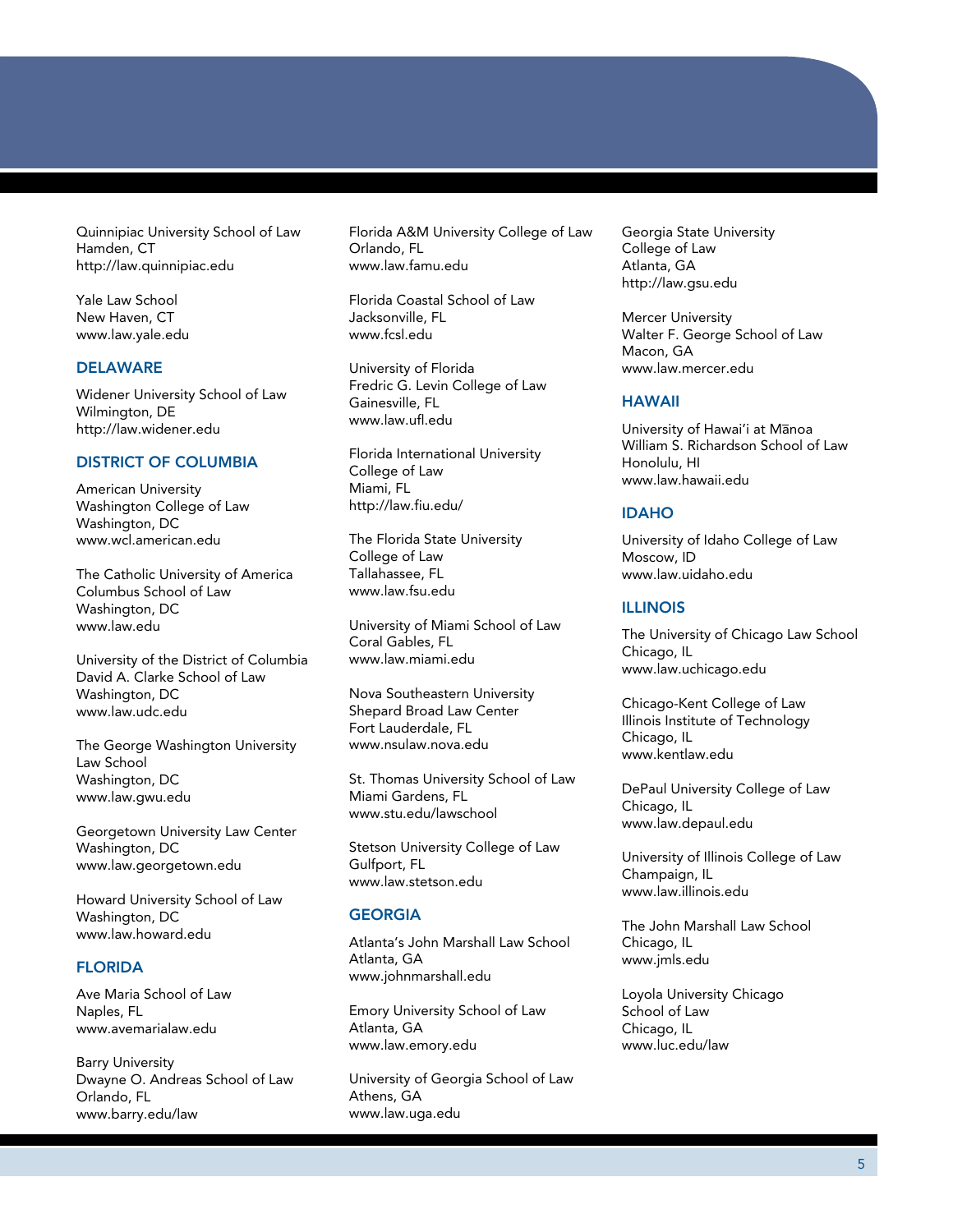Northern Illinois University College of Law DeKalb, IL <http://www.niu.edu/law>

Northwestern University School of Law Chicago, IL <www.law.northwestern.edu>

Southern Illinois University School of Law Carbondale, IL <www.law.siu.edu>

#### **INDIANA**

Indiana University Maurer School of Law—Bloomington Bloomington, IN <www.law.indiana.edu>

Indiana University School of Law Indianapolis Indianapolis, IN <indylaw.indiana.edu>

Notre Dame Law School Notre Dame, IN <http://law.nd.edu>

Valparaiso University School of Law Valparaiso, IN <www.valpo.edu/law/>

#### **IOWA**

Drake University Law School Des Moines, IA <www.law.drake.edu>

The University of Iowa College of Law Iowa City, IA <www.law.uiowa.edu>

#### **KANSAS**

The University of Kansas School of Law Lawrence, KS <www.law.ku.edu>

Washburn University School of Law Topeka, KS <http://washburnlaw.edu>

#### **KENTUCKY**

University of Kentucky College of Law Lexington, KY <www.law.uky.edu>

University of Louisville's Brandeis School of Law Louisville, KY <www.law.louisville.edu>

Northern Kentucky University Salmon P. Chase College of Law Highland Heights, KY <http://chaselaw.nku.edu>

#### **LOUISIANA**

Louisiana State University Paul M. Hebert Law Center Baton Rouge, LA <www.law.lsu.edu>

Loyola University New Orleans College of Law New Orleans, LA <http://law.loyno.edu>

Southern University Law Center Baton Rouge, LA <www.sulc.edu>

Tulane University Law School New Orleans, LA <www.law.tulane.edu>

#### **MAINE**

University of Maine School of Law Portland, ME <http://mainelaw.maine.edu>

#### **MARYLAND**

University of Baltimore School of Law Baltimore, MD <http://law.ubalt.edu>

University of Maryland School of Law Baltimore, MD <www.law.umaryland.edu>

#### **MASSACHUSETTS**

Boston College Law School Newton, MA <www.bc.edu/law>

Boston University School of Law Boston, MA <www.bu.edu/law>

Harvard Law School Cambridge, MA <www.law.harvard.edu>

New England Law|Boston Boston, MA <www.nesl.edu>

Northeastern University School of Law Boston, MA <www.northeastern.edu/law>

Suffolk University Law School Boston, MA <www.law.suffolk.edu>

Western New England College School of Law Springfield, MA <www.law.wnec.edu>

#### **MICHIGAN**

University of Detroit Mercy School of Law Detroit, MI <www.law.udmercy.edu>

The University of Michigan Law School Ann Arbor, MI <www.law.umich.edu>

Michigan State University College of Law East Lansing, MI <www.law.msu.edu>

The Thomas M. Cooley Law School Lansing, MI <www.cooley.edu>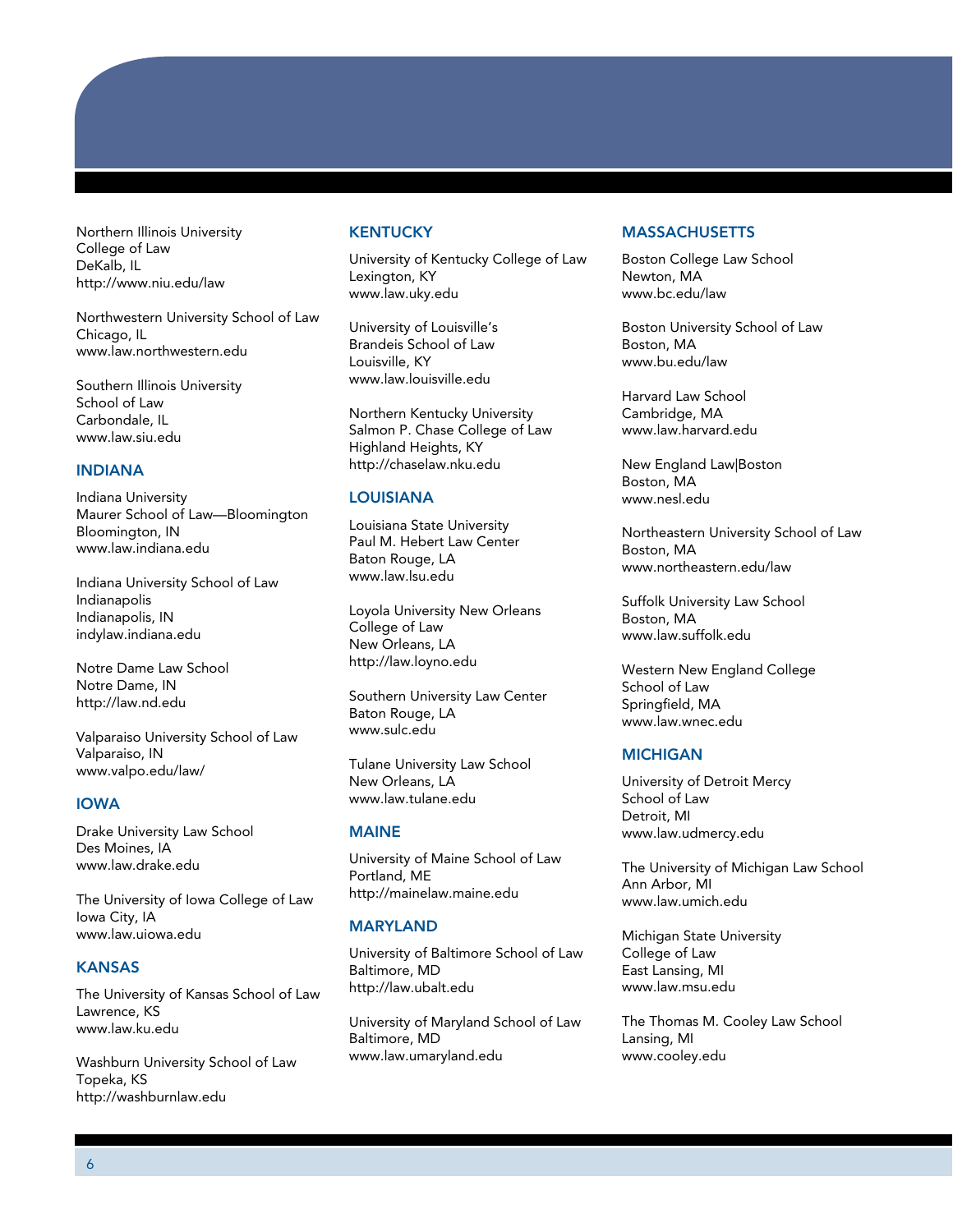Wayne State University Law School Detroit, MI <www.law.wayne.edu>

#### **MINNESOTA**

Hamline University School of Law St. Paul, MN <www.hamline.edu/law>

University of Minnesota Law School Minneapolis, MN <www.law.umn.edu>

University of St. Thomas School of Law—Minneapolis Minneapolis, MN <www.stthomas.edu/law>

William Mitchell College of Law St. Paul, MN <www.wmitchell.edu>

#### **MISSISSIPPI**

The University of Mississippi School of Law University, MS <www.law.olemiss.edu>

Mississippi College School of Law Jackson, MS <http://law.mc.edu>

#### **MISSOURI**

University of Missouri School of Law Columbia, MO <www.law.missouri.edu>

University of Missouri Kansas City School of Law Kansas City, MO <www.law.umkc.edu>

Saint Louis University School of Law St. Louis, MO <http://law.slu.edu>

Washington University School of Law St. Louis, MO <http://law.wustl.edu>

#### **MONTANA**

University of Montana School of Law Missoula, MT <www.umt.edu/law>

#### **NEBRASKA**

Creighton University School of Law Omaha, NE <www.creighton.edu/law>

University of Nebraska College of Law Lincoln, NE <http://law.unl.edu>

#### **NEVADA**

University of Nevada, Las Vegas William S. Boyd School of Law Las Vegas, NV <www.law.unlv.edu>

#### **NEW HAMPSHIRE**

University of New Hampshire School of Law Concord, NH <www.law.unh.edu>

#### **NEW JERSEY**

Rutgers—The State University of New Jersey School of Law—Camden Camden, NJ <www.camlaw.rutgers.edu>

Rutgers University School of Law— Newark Newark, NJ <http://law.newark.rutgers.edu>

Seton Hall University School of Law Newark, NJ <http://law.shu.edu>

#### **NEW MEXICO**

The University of New Mexico School of Law Albuquerque, NM <http://lawschool.unm.edu>

#### **NEW YORK**

Albany Law School of Union University Albany, NY <www.albanylaw.edu>

Brooklyn Law School Brooklyn, NY <www.brooklaw.edu>

University at Buffalo Law School The State University of New York (SUNY) Buffalo, NY <www.law.buffalo.edu>

Benjamin N. Cardozo School of Law Yeshiva University New York, NY <www.cardozo.yu.edu>

City University of New York School of Law Flushing, NY <www.law.cuny.edu>

Columbia University School of Law New York, NY <www.law.columbia.edu/admissions>

Cornell Law School Ithaca, NY <www.lawschool.cornell.edu>

Fordham University School of Law New York, NY <http://law.fordham.edu>

Hofstra University School of Law Hempstead, NY <http://law.hofstra.edu>

New York Law School New York, NY <www.nyls.edu>

New York University School of Law New York, NY <www.law.nyu.edu>

Pace University School of Law White Plains, NY <www.law.pace.edu>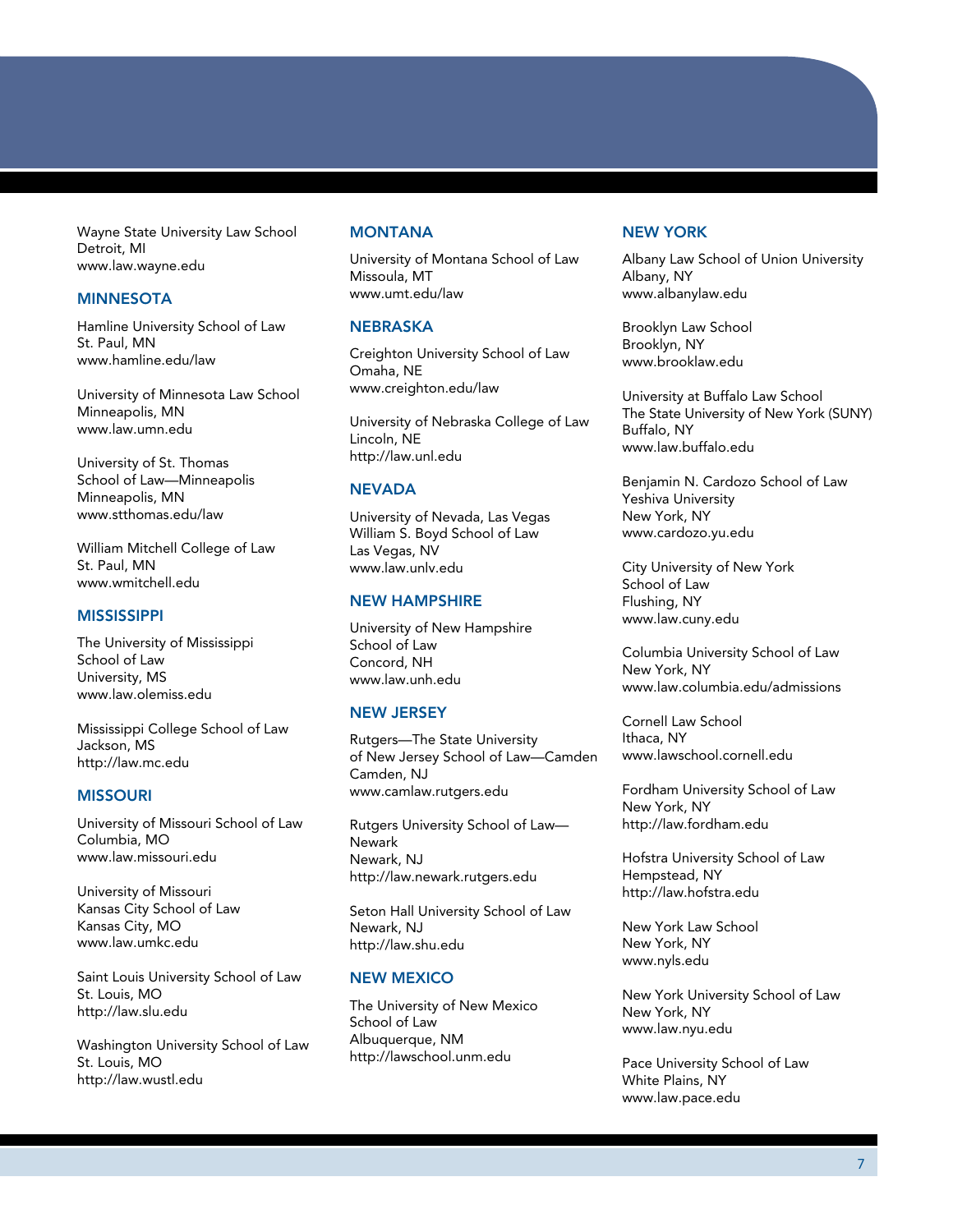St. John's University School of Law Queens, NY <www.law.stjohns.edu>

Syracuse University College of Law Syracuse, NY <www.law.syr.edu>

Touro College Jacob D. Fuchsberg Law Center Central Islip, NY <www.tourolaw.edu>

#### **NORTH CAROLINA**

Campbell University Norman Adrian Wiggins School of Law Raleigh, NC <www.law.campbell.edu>

Charlotte School of Law Charlotte, NC <www.charlottelaw.edu>

Duke University School of Law Durham, NC <http://admissions.law.duke.edu>

Elon University School of Law Greensboro, NC <www.law.elon.edu>

University of North Carolina School of Law Chapel Hill, NC <www.law.unc.edu>

North Carolina Central University School of Law Durham, NC <www.nccu.edu/law>

Wake Forest University School of Law Winston-Salem, NC <www.law.wfu.edu>

#### **NORTH DAKOTA**

University of North Dakota School of Law Grand Forks, ND <www.law.und.edu>

#### **OHIO**

The University of Akron School of Law Akron, OH <www.uakron.edu/law>

Capital University Law School Columbus, OH <www.law.capital.edu>

Case Western Reserve University School of Law Cleveland, OH <http://law.case.edu>

University of Cincinnati College of Law Cincinnati, OH <www.law.uc.edu>

Cleveland State University Cleveland-Marshall College of Law Cleveland, OH <www.law.csuohio.edu>

University of Dayton School of Law Dayton, OH <http://law.udayton.edu>

Ohio Northern University Claude W. Pettit College of Law Ada, OH <www.law.onu.edu>

The Ohio State University Moritz College of Law Columbus, OH <www.moritzlaw.osu.edu>

The University of Toledo College of Law Toledo, OH <law.utoledo.edu>

#### **OKLAHOMA**

University of Oklahoma College of Law Norman, OK <www.law.ou.edu>

Oklahoma City University School of Law Oklahoma City, OK <http://law.okcu.edu>

The University of Tulsa College of Law Tulsa, OK <www.utulsa.edu/law/admissions>

#### **OREGON**

Lewis & Clark Law School Portland, OR <www.lclark.edu/law>

University of Oregon School of Law Eugene, OR <www.law.uoregon.edu>

Willamette University College of Law Salem, OR <www.willamette.edu/wucl>

#### **PENNSYLVANIA**

Duquesne University School of Law Pittsburgh, PA <www.duq.edu/law>

Earle Mack School of Law Drexel University Philadelphia, PA [http://www.earlemacklaw.drexel.edu/](http://www.earlemacklaw.drexel.edu/admissions) admissions

Penn State University The Dickinson School of Law Carlisle, PA University Park, PA <www.law.psu.edu>

University of Pennsylvania Law School Philadelphia, PA <www.law.upenn.edu>

University of Pittsburgh School of Law Pittsburgh, PA <www.law.pitt.edu>

Temple University James E. Beasley School of Law Philadelphia, PA <www.law.temple.edu>

Villanova University School of Law Villanova, PA <www.law.villanova.edu>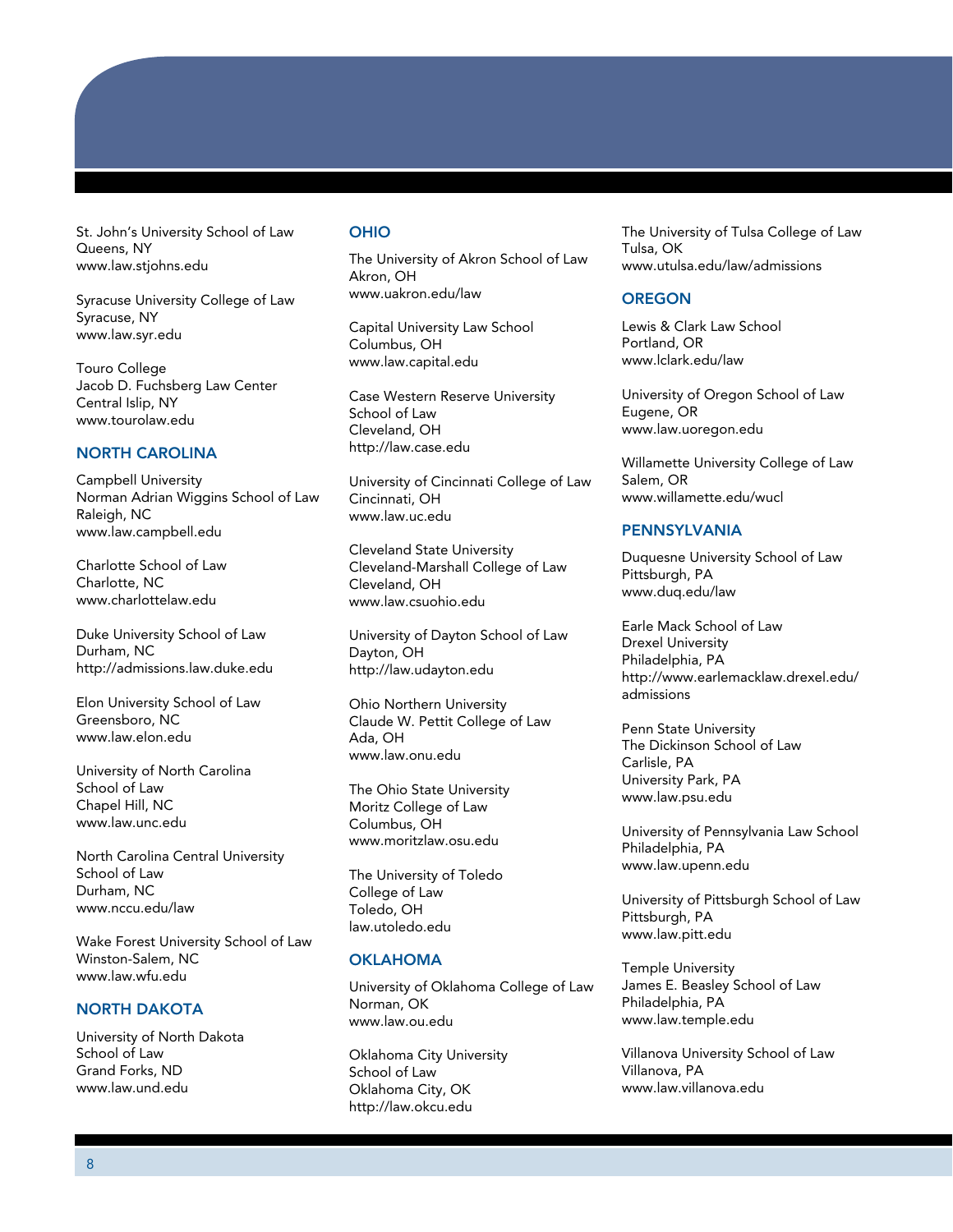Widener University School of Law Harrisburg, PA <http://law.widener.edu>

#### **PUERTO RICO**

Inter American University School of Law San Juan, PR <www.derecho.inter.edu>

Pontifical Catholic University of Puerto Rico School of Law Ponce, PR <www.pucpr.edu/derecho>

University of Puerto Rico School of Law San Juan, PR <www.law.upr.edu>

#### **RHODE ISLAND**

Roger Williams University School of Law Bristol, RI <http://law.rwu.edu>

#### **SOUTH CAROLINA**

Charleston School of Law Charleston, SC <www.charlestonlaw.edu>

University of South Carolina School of Law Columbia, SC <www.law.sc.edu>

#### **SOUTH DAKOTA**

The University of South Dakota School of Law Vermillion, SD <www.usd.edu/law>

#### **TENNESSEE**

The University of Memphis Cecil C. Humphreys School of Law Memphis, TN <www.memphis.edu/law>

University of Tennessee College of Law Knoxville, TN <www.law.utk.edu>

Vanderbilt University Law School Nashville, TN <www.law.vanderbilt.edu>

#### **TEXAS**

Baylor University School of Law Waco, TX <www.baylor.edu/law>

University of Houston Law Center Houston, TX <www.law.uh.edu>

St. Mary's University School of Law San Antonio, TX <http://law.stmarytx.edu>

SMU Dedman School of Law Dallas, TX <www.law.smu.edu>

South Texas College of Law Houston, TX <www.stcl.edu>

The University of Texas School of Law Austin, TX <www.utexas.edu/law/>

Texas Southern University Thurgood Marshall School of Law Houston, TX <www.tsulaw.edu>

Texas Tech University School of Law Lubbock, TX <www.law.ttu.edu>

Texas Wesleyan University School of Law Fort Worth, TX <www.law.txwes.edu>

#### **UTAH**

Brigham Young University J. Reuben Clark Law School Provo, UT <www.law.byu.edu>

University of Utah S.J. Quinney College of Law Salt Lake City, UT <www.law.utah.edu>

#### **VERMONT**

Vermont Law School South Royalton, VT <www.vermontlaw.edu>

#### **VIRGINIA**

Appalachian School of Law Grundy, VA <www.asl.edu>

George Mason University School of Law Arlington, VA <www.law.gmu.edu>

Liberty University School of Law Lynchburg, VA <www.law.liberty.edu>

Regent University School of Law Virginia Beach, VA <www.regent.edu/law>

University of Richmond School of Law University of Richmond, VA <http://law.richmond.edu>

University of Virginia School of Law Charlottesville, VA <www.law.virginia.edu>

Washington and Lee University School of Law Lexington, VA <www.law.wlu.edu>

William & Mary Law School Williamsburg, VA <http://law.wm.edu>

#### **WASHINGTON**

Gonzaga University School of Law Spokane, WA <www.law.gonzaga.edu>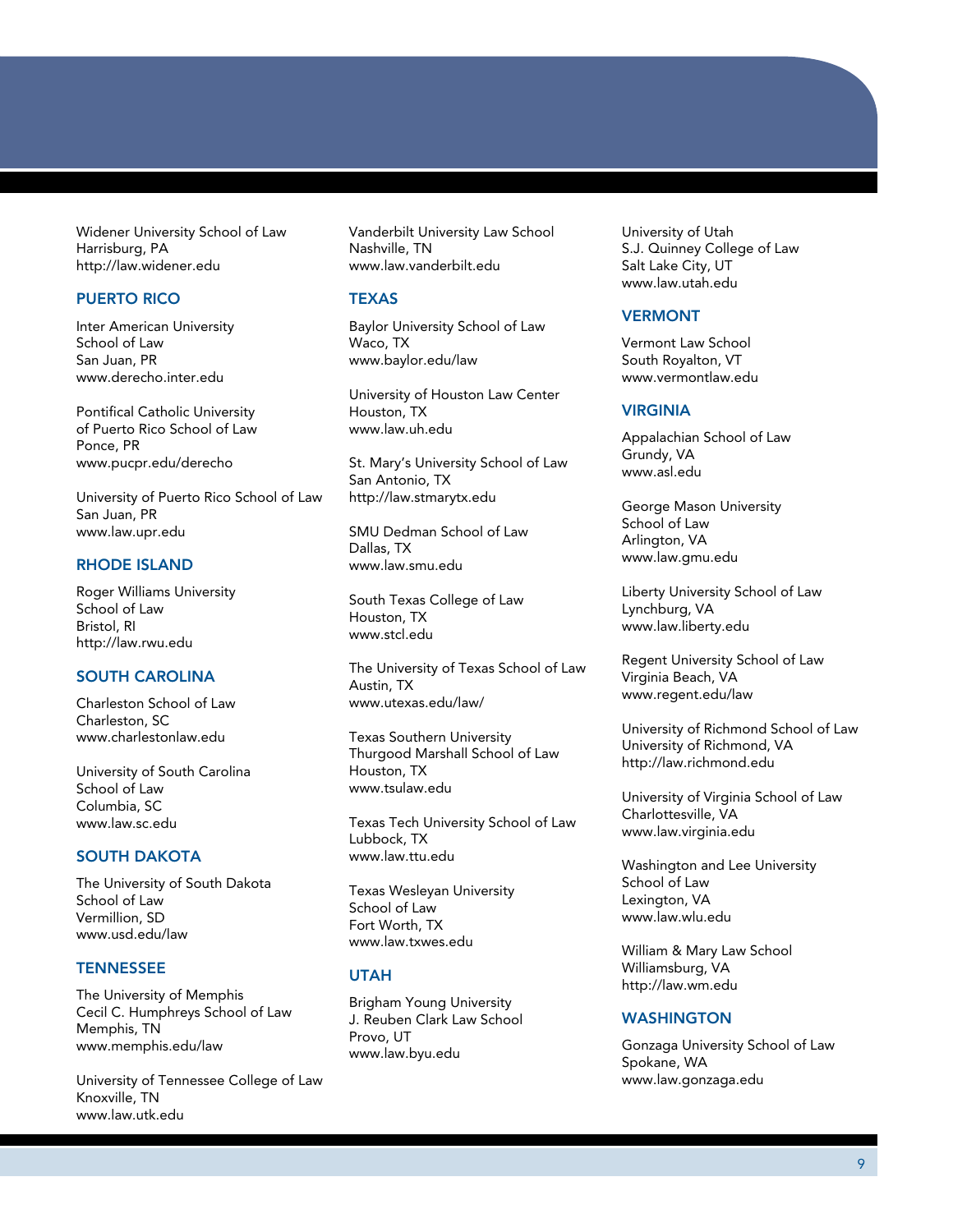## MEMBER LAW SCHOOLS (Canada)

Seattle University School of Law Seattle, WA <www.law.seattleu.edu>

University of Washington School of Law Seattle, WA <www.law.washington.edu>

#### **WEST VIRGINIA**

West Virginia University College of Law Morgantown, WV <http://law.wvu.edu>

#### **WISCONSIN**

Marquette University Law School Milwaukee, WI <http://law.marquette.edu>

University of Wisconsin Law School Madison, WI <www.law.wisc.edu>

#### **WYOMING**

University of Wyoming College of Law Laramie, WY <www.uwyo.edu/law>

University of Alberta Faculty of Law Edmonton, Alberta <www.law.ualberta.ca>

University of British Columbia Faculty of Law Vancouver, British Columbia <www.law.ubc.ca>

University of Calgary Faculty of Law Calgary, Alberta <www.law.ucalgary.ca>

Dalhousie University Schulich School of Law Halifax, Nova Scotia <www.dal.ca/law>

University of Manitoba Faculty of Law Winnipeg, Manitoba <www.umanitoba.ca/law>

McGill University Faculty of Law Montreal, Quebec <www.mcgill.ca/law/>

University of New Brunswick Faculty of Law Fredericton, New Brunswick <law.unb.ca>

Osgoode Hall Law School York University Toronto, Ontario <www.osgoode.yorku.ca>

University of Ottawa Faculty of Law Ottawa, Ontario <www.commonlaw.uottawa.ca>

Queen's University Faculty of Law Kingston, Ontario <law.queensu.ca>

University of Saskatchewan College of Law Saskatoon, Saskatchewan <www.usask.ca/law>

University of Toronto Faculty of Law Toronto, Ontario <www.law.utoronto.ca>

University of Victoria Faculty of Law Victoria, British Columbia <www.law.uvic.ca>

The University of Western Ontario Faculty of Law London, Ontario <www.law.uwo.ca>

University of Windsor Faculty of Law Windsor, Ontario <www.uwindsor.ca/law>

## MEMBER LAW SCHOOLS (Australia)

Melbourne Law School The University of Melbourne Victoria, Australia <www.law.unimelb.edu.au>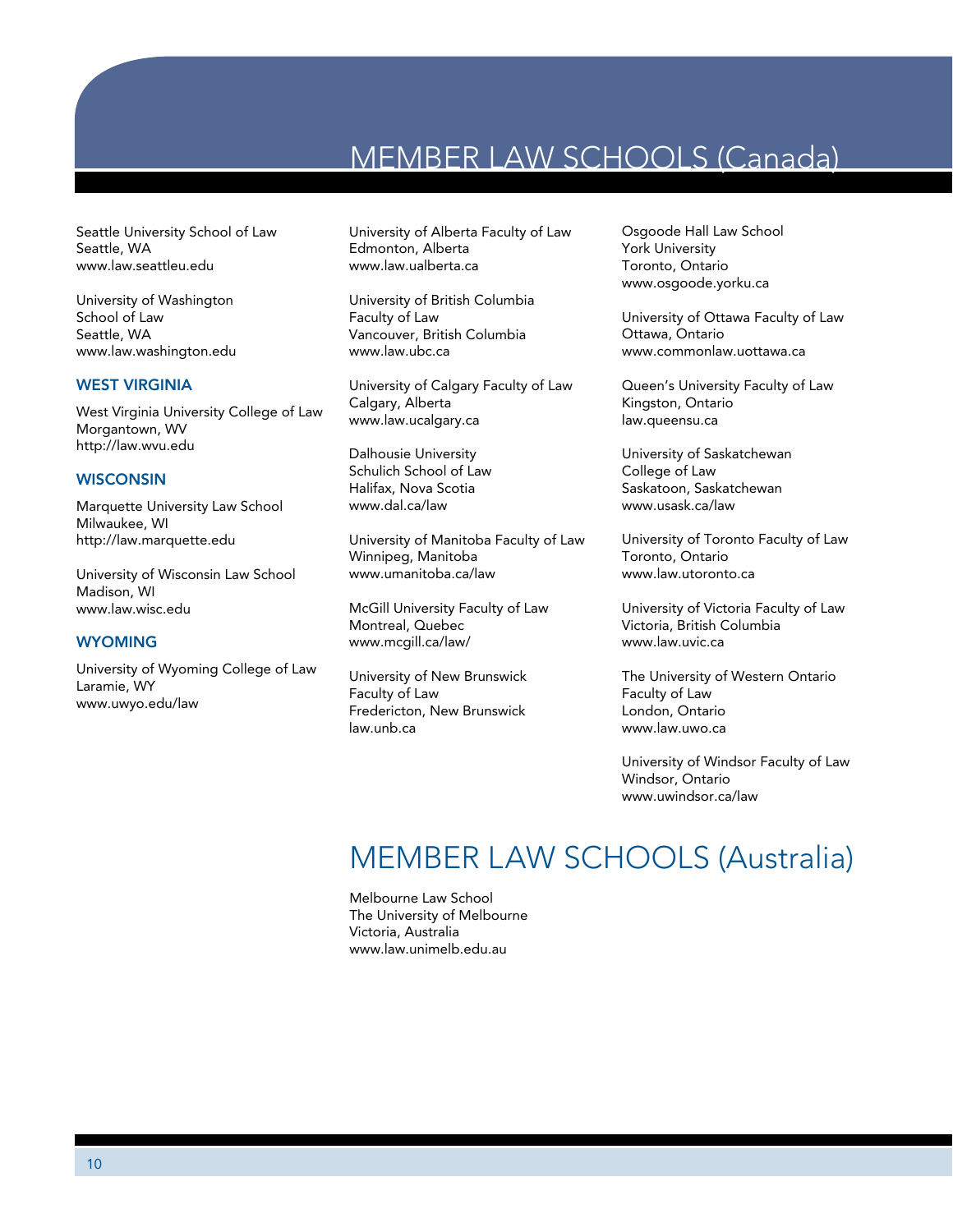#### **"The Most Noted Authority in Legal Publications."** —*Choice*

# **Save on LSAT prep with our . . . Whole Test Prep Packages**™

Each package includes SuperPrep and one of the 10 Actuals books.



#### **Choose from four packages:**

#### **Packages I–III: \$33.95 online**

- The Whole Test Prep Package I—SuperPrep with the 10 Actual, Official LSAT PrepTests book
- The Whole Test Prep Package II—SuperPrep with the 10 More Actual, Official LSAT PrepTests book
- The Whole Test Prep Package III—SuperPrep with The Next 10 Actual, Official LSAT PrepTests book

#### **Package IV: \$35.95 online**

• The Whole Test Prep Package IV—SuperPrep with the 10 New Actual, Official LSAT PrepTests with Comparative Reading

#### **SuperPrep is our most comprehensive LSAT preparation book. It includes:**

- three complete PrepTests
- a guide to LSAT logic (Note: similar content in The Official LSAT Handbook)
- explanations for every item in all three tests (February 2000, February 1999, February 1996)
- sample Comparative Reading questions and explanations

#### **For pure practice at a great price, you can't beat the 10 Actuals series. Each book includes:**

- 10 previously administered LSATs
- an answer key for each test
- a writing sample for each test
- score-conversion tables
- sample Comparative Reading questions and explanations

#### **Visit [LSAC.org](www.LSAC.org) or call: 215.968.1001**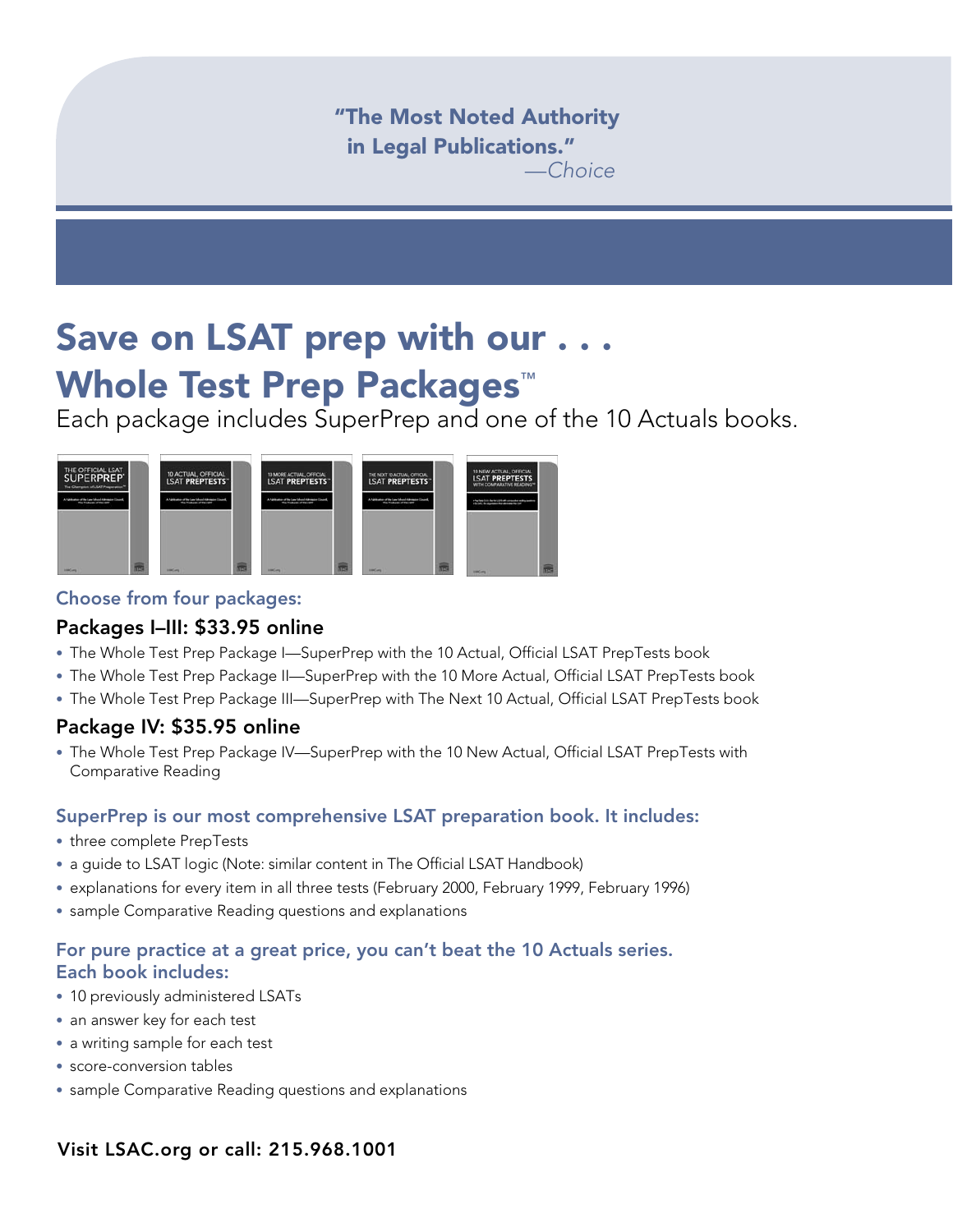# LSAT ® **PREP TOOLS**



# **New! The Official LSAT Handbook**™ Get to know the ISAT

The LSAT is a test of Analytical Reasoning, Logical Reasoning, and Reading Comprehension, including Comparative Reading. What's the best way to learn how to approach these types of questions *before* you encounter them on the day of the test? There's no better way than The Official LSAT Handbook, published by the Law School Admission Council, the organization that produces the LSAT. This inexpensive guide will introduce you to the skills that the LSAT is designed to assess so that you can make the most of the rest of your test preparation and do your best on the test. (Note: This handbook contains information that is also included in The Official LSAT SuperPrep® . The information in The Official LSAT Handbook has been expanded and updated since it was first published in The Official LSAT SuperPrep.)

#### **\$9.95 online**



[LSAC.org](www.LSAC.org)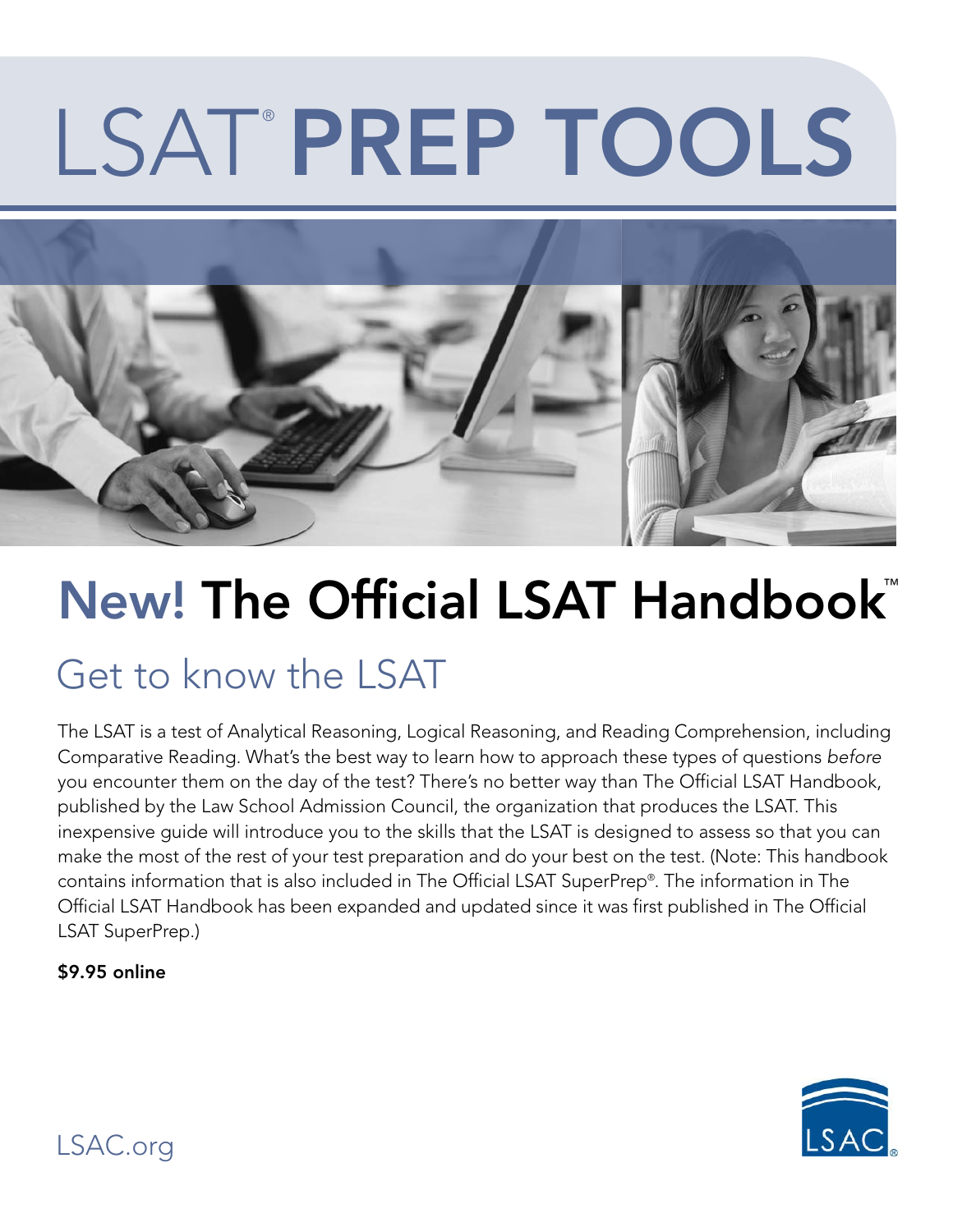# SERIOUS **TOOLS** FOR . . .



#### **The Official LSAT SuperPrep®**

SuperPrep is our most comprehensive LSAT preparation book. It includes:

- three complete PrepTests
- a guide to LSAT logic (Note similar content in The Official LSAT Handbook)
- explanations for every item in all three tests (Feb. 2000, Feb. 1999, Feb. 1996)
- sample Comparative Reading questions and explanations

#### **\$19.95 online**

#### **LSAT ItemWise®**

LSAC's popular, online LSAT familiarization tool, LSAT ItemWise:

- includes all three types of LSAT questions— Analytical Reasoning, Logical Reasoning, and Reading Comprehension;
- keeps track of your answers; and
- shows you explanations as to why answers are correct or incorrect.

Although it is best to use our paper-and-pencil Official LSAT PrepTest products to fully prepare for the LSAT, you can enhance your preparation by understanding all three question types and why your answers are right or wrong. ItemWise includes sample Comparative Reading questions and explanations.

#### **\$18 (unlimited access with active LSAC account)**



#### **The New Whole Law School Package™**— **The Official LSAT SuperPrep and ABA-LSAC Official Guide to ABA-Approved Law Schools (2012 Edition)**

CONTRESSIGN SUPERPREP<br>
THE *New Whole Law School Package*<br>
The *New Whole Law School Package*<br>
The Official LSAT SuperPrep and ABA-<br>
LSAC Official Guide to ABA-Approved<br>
Law Schools (2012 Edition)<br>
With this one package yo With this one package you can prepare for the LSAT and find the most accurate and up-to-date information about all ABA-approved law schools. Save by buying the two books together.

#### **\$35.95 online**



#### **ABA-LSAC Official Guide to ABA-Approved Law Schools™ (2012 Edition)**

Choosing the right law school is one of the most important career decisions you will make. This is the only official guide to all the American Bar Association (ABA) approved law schools in the United States. It's the only one that contains up-to-date admission criteria and other essential admission information provided by the schools themselves, including:

- admission profiles
- tuition and living expenses
- financial aid
- special programs, including study abroad
- job placement and bar passage statistics

Choose the *right* law school. Choose the *Official* Guide.

#### **\$26**